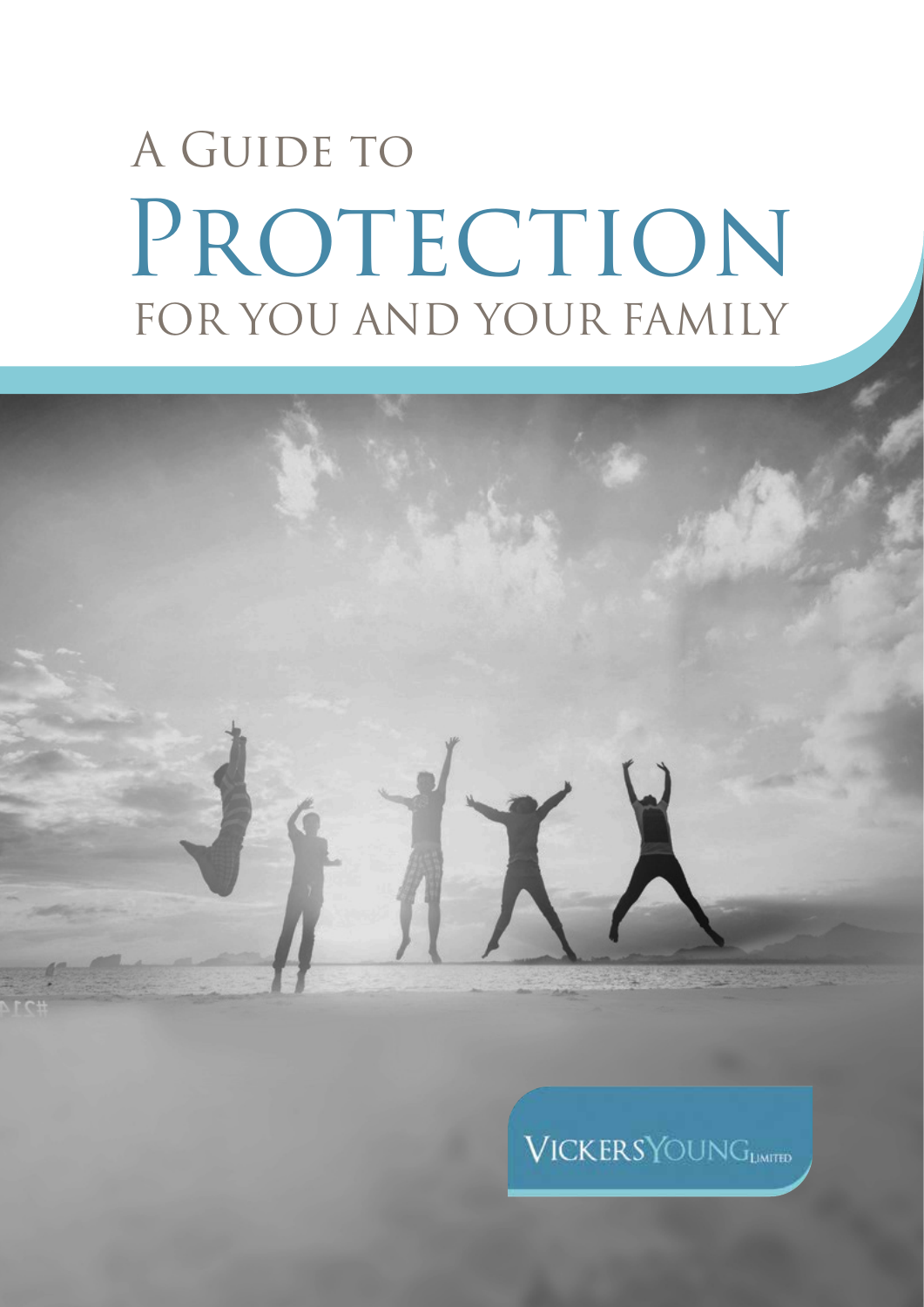

## WELCOME!

**By reading this guide you're taking an important step in protecting your family from life's unwelcome events. No-one can be sure what life has in store for us, that's why it's important to have in place plans that would provide financially for you and your family should the unexpected occur.**

Most of us are aware that there are policies available that provide life insurance, protect us in the event of a critical illness, payout if we had an accident and were unable to work, and can protect our home and possessions. However, with so many different types of policies available in the market place it can be hard to know which one is right for your circumstances and offers the best value for money.

However, putting off the decision to take out cover could jeopardise your family's financial future should the worst happen.

#### ABOUT THIS GUIDE

Getting the right plan in place can be simple and straightforward. In this guide, we'll explain a little about how policies work and the different types of cover available. By taking expert advice you can be confident that you're making the right decision and have the type and level of insurance protection you need.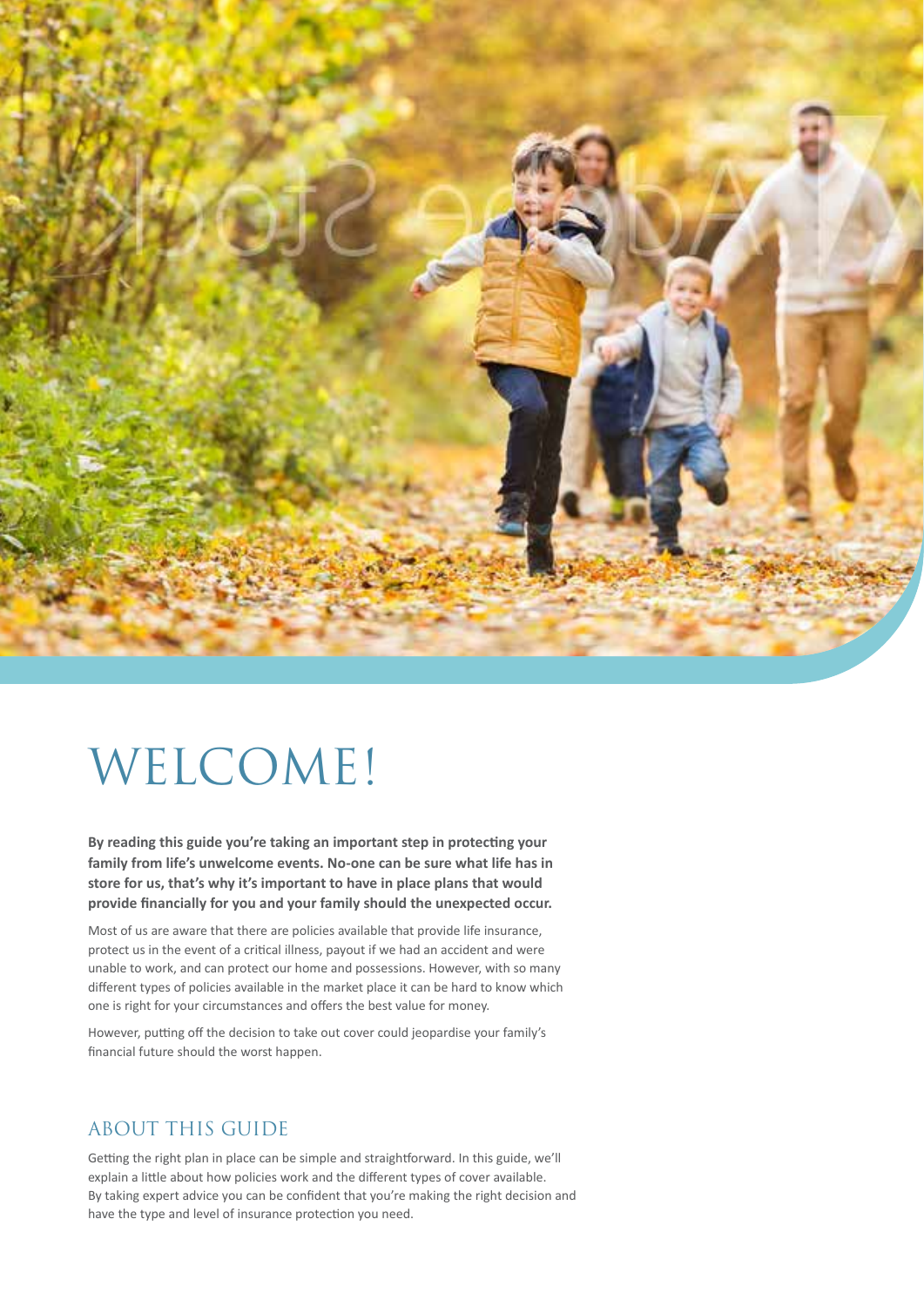## FINANCIAL PEACE OF MIND FOR YOU AND YOUR FAMILY

**We all want to do the best for our families, and keep them properly protected on every occasion. Overlooking the need for life cover could mean that you'd leave your family with money worries at the worst possible time.** 

If you need convincing that life insurance is a good product to buy, ask yourself this question. If you were to die, how much money would your family have to live on? Many families would find themselves running short of money very quickly. Your salary would stop, but the household bills would keep coming in.

A payout from a policy could make the difference between your loved ones facing a financial struggle at a challenging and emotional period in their lives, and being able to maintain the sort of lifestyle they enjoyed when you were still around.

#### LIFE INSURANCE AND LIFE ASSURANCE

The terms life insurance and life assurance are often interchangeable and both are often known simply as 'life cover'. People often ask what the difference is, so here's how it works:

**Life insurance** is cover you take out for a set number of years. You agree the term of the policy at the outset, usually between 10 and 25 years. That's why you'll often find this type of policy referred to as term insurance.

Most people tailor their policy to ensure that their financial commitments would be met in the event of their death, so policies are often aligned with the term of a mortgage or other loan.

Families often opt for life insurance to cover them whilst the children are growing up, taking a policy that will end when they become financially independent. With life insurance, you aren't guaranteed to receive a payout as you could outlive the term of the policy. However, what you do get is the continuing peace of mind and the guarantees that protection policies give you and your family.

**Life assurance**, by contrast, is designed to provide cover until you pass away. It can be more expensive than life insurance as it covers you for a longer term and pays a lump sum in the event of death, whenever that occurs. \* You may have heard the phrase 'whole life' or 'whole of life' used in relation to this type of policy.

\*Subject to premiums being maintained.

## ONE POLICY OR TWO?

Couples have a lot of things in common, and that can include financial commitments like bank accounts and mortgages. However, when it comes to life insurance it can make sense for each partner to have their own separate policy.

A 'single' life policy provides cover for that person only, and pays out the amount of cover provided under the policy if the insured person dies during the policy term.

#### JOINT POLICIES AND DIVORCE

It's also important to consider what might happen if there was a joint policy in place and the relationship breaks down. There may be options available to you, such as keeping the policy as it is, splitting the policy (although many providers do not allow this) or cancelling the current policy and taking out new single life policies. However, this will all depend on individual circumstances and needs and we recommend you seek financial advice.

By contrast, a 'joint' policy covers two lives, normally on what's referred to as a 'first death' basis. This means that the policy pays out if during its term one of the policyholders dies. As the policy is designed to payout only once, it will come to an end.

So, in this case, the surviving partner would no longer have any life cover under this policy. If instead each had their own policy, the survivor would still have life cover in place.

#### THE RIGHT COVER FOR BOTH OF YOU

Whilst one joint policy could be more affordable than two single policies, depending on personal circumstances, it makes sense to think about each partner's life cover needs separately. With many families these days reliant on two incomes, it can make financial sense for each partner to have their own policy in place. That way, they can each tailor the amount of cover and the length of the term to their own specific needs. This can be particularly relevant if you and your partner are different ages and in different states of health.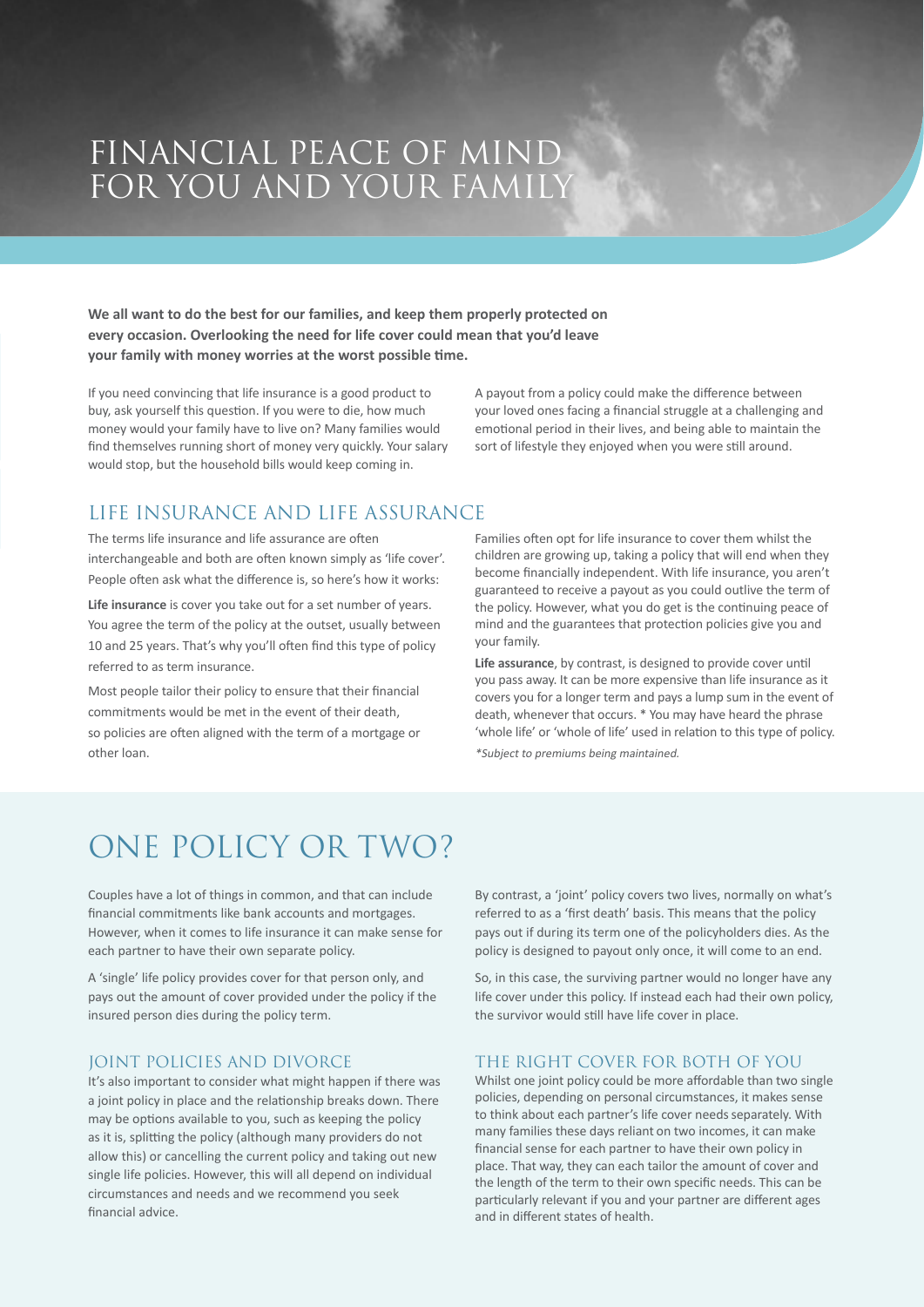## THE IMPORTANCE OF DISCLOSING ALL THE FACTS

**When you take out any form of insurance, you will be required to complete an application form and answer various questions, so that the insurer can assess the risk they'd be taking on by insuring you.** 

You'll be asked to disclose any information or material fact that could have a bearing on that risk. So, it's vitally important that you disclose all relevant information; if you don't, the insurer could declare the contract null and void, and wouldn't pay any claims made under the policy.

Material facts include any information from your medical history or lifestyle, such as medication you've been prescribed, treatment, tests and investigations you've undergone.

The onus is firmly on you, you'll need to be entirely honest about important details like your smoking and alcohol consumption, and dangerous hobbies or pastimes.

#### ASSESSING YOUR NEEDS

An adviser will be on hand to help you, explaining everything you need to know in plain English, so you can be sure you're getting the cover you need for your specific needs.

#### HOW WE CAN HELP

**Choosing the right policy, or combination of policies to provide the right level of protection you need can be a daunting task if you try to do it on your own. An adviser will be able to review your personal circumstances and recommend the type of insurance you need, giving you and your family the reassurance and peace of mind that protection insurance can bring.**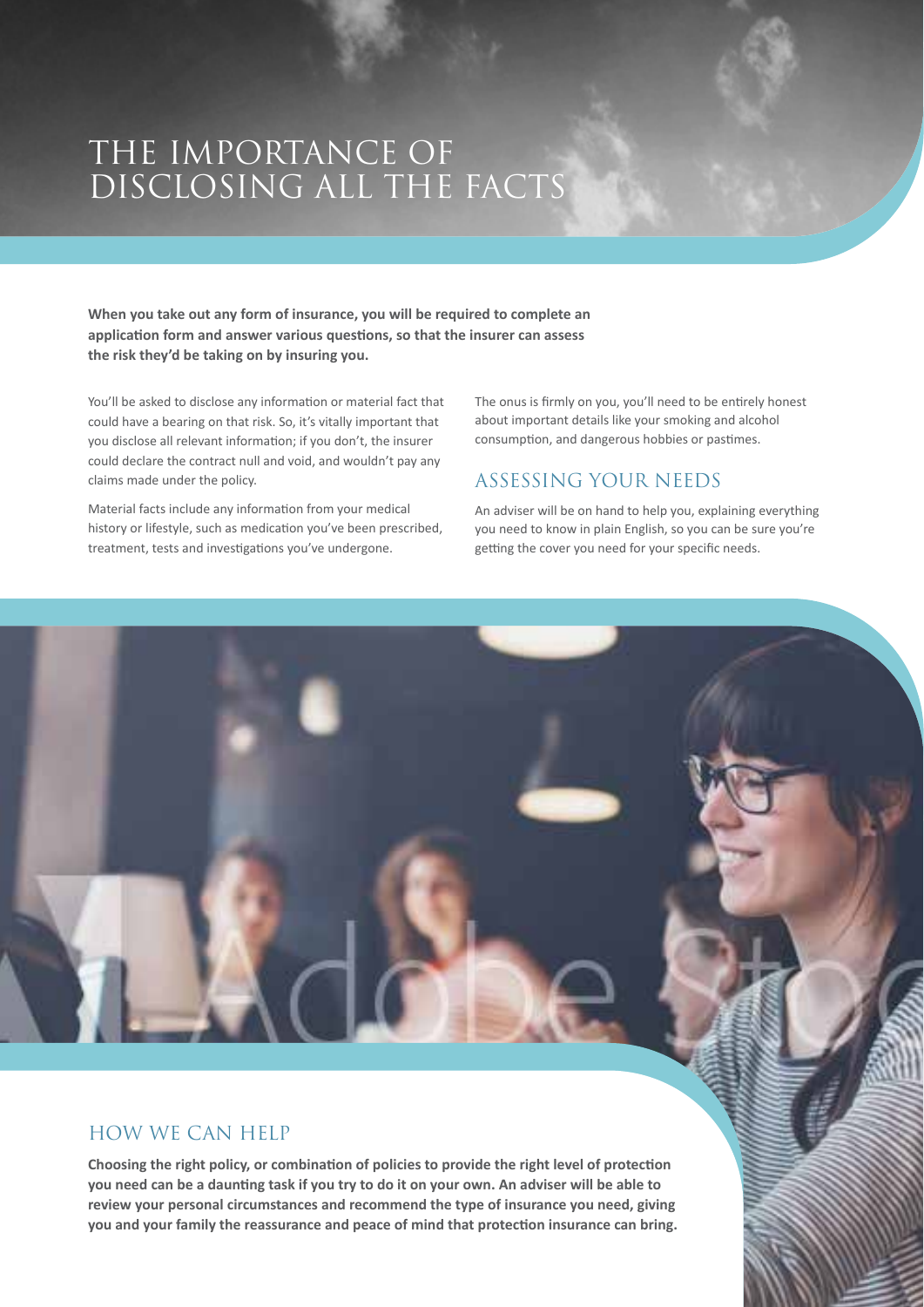## OTHER TYPES OF COVER THAT PROVIDE VALUABLE PROTECTION

**When people think about protection insurance, they typically think about a traditional life policy that can protect for a specified number of years or for a whole lifetime, and pays out a lump sum on the death of the policyholder. But nowadays there are many other types of policy that can also have a major part to play in protecting and providing for the financial needs of you and your family.** 

#### MORTGAGE PAYMENT PROTECTION

**What it does** - Mortgage payment protection policies are designed to cover the cost of your mortgage payments if you're sick, have an accident or become unemployed and can't work.

**How it works** - Generally, the policy will start paying out either 31 or 60 days after you are unable to work. Most policies will payout for a maximum of one year.

**What you need to know** - With statutory sick pay set at just £89.35 (applicable from 6th April 2017) and only payable for up to 28 weeks, many families would struggle to meet their mortgage payments if disaster were to strike. The amount payable under the policy is usually around £1,500 to £2,000. So, if you have a large mortgage, you will need to consider how you would cover any shortfall.

You can choose the date at which the policy would payout in the event of a claim. This can range from a month to up to a year. Policies that payout sooner will have higher premiums.\*

#### INCOME PROTECTION

**What it does** - This type of policy pays a monthly income tax-free if you are unable to work due to an illness or injury.

**How it works** - The monthly income under the policy will be between 50 and 70 per cent of your salary and will be paid until you are fit enough to return to work or reach retirement age.

**What you need to know** - State benefits aren't generous and only a few employers will continue to support their staff through a long illness, so income protection policies can help families through difficult financial times.

You can choose the date at which the policy would payout in the event of a claim. This can range from a month to up to a year. Policies that payout sooner will have higher premiums.\*

#### CRITICAL ILLNESS

**What it does** - Critical illness cover pays out a tax-free lump sum if you are diagnosed with a major illness, including cancer and heart disease. Actual illnesses covered in a policy may vary between providers.

**How it works** - Many insurers will make a part payment on an early-stage diagnosis of a condition specified in the policy, the percentage will vary from company to company.

**What you need to know** - Many people buy a combined life and critical illness policy, and it makes sense to do so. In this case, a payment would be made on either diagnosis of a critical illness as defined in the policy, or death, whichever is sooner. If the cover is combined in this way, the policy premium is usually cheaper than it would be for separate policies, as there is only ever one lump sum paid out by the insurance company.\*

#### FAMILY INCOME BENEFIT

**What it does** - Family income benefit policies work in a similar way to ordinary life cover, but instead of a lump sum, the policy pays out a regular income if you die.

**How it works** - A typical policy might be taken out by the parents of young children, so that if one parent were to die during the term of the policy, then an income would be paid out for a predetermined period of time. So, if you had a 20-year policy and were to die five years into it, then the policy would payout a regular income for the remaining 15 years.

What you need to know - Family income benefit insurance is a simple way to provide your family with an ongoing income rather than a lump sum if you were to die. Critical illness can also be added that would provide a payout if one of the parents were to be diagnosed with a serious illness.\*

#### ACCIDENT, SICKNESS AND UNEMPLOYMENT

**What it does** - This policy provides cover so that if you are unable to work because you're injured or sick, or through no fault of your own, you have lost your job.

**How it works** - In the event of a claim, you will receive a predetermined percentage of your monthly income, usually for a period of up to 12 months. Payments are made after a waiting period of at least a month. If you choose a longer waiting period, your premiums are likely to be lower.

**What you need to know** - Accident, sickness and unemployment cover differs from mortgage payment protection which is designed specifically to cover your repayments on a specific debt such as your mortgage. It differs from income protection insurance in that it includes unemployment cover.\*

#### PRIVATE MEDICAL INSURANCE

**What it does** - Private medical insurance means that you can get access to diagnosis and treatment faster and therefore are more likely to recover quicker. Policies cover the costs of private medical care including seeing consultants and specialists, treatment, surgery, private hospital accommodation and nursing costs.

**How it works** - You will need to decide what level of cover you want for yourself and your family, as this will determine what your premiums will cost. You can choose the level of excess, that's the amount of any claim you are happy to pay yourself. Paying a higher excess will generally bring the cost of premiums down.\*

**What you need to know** - There are conditions which insurers won't payout for, including cosmetic surgery and alcohol or drug-related illnesses. You may find illnesses that you've suffered from in the past are excluded from cover as they are deemed to be 'pre-existing conditions'.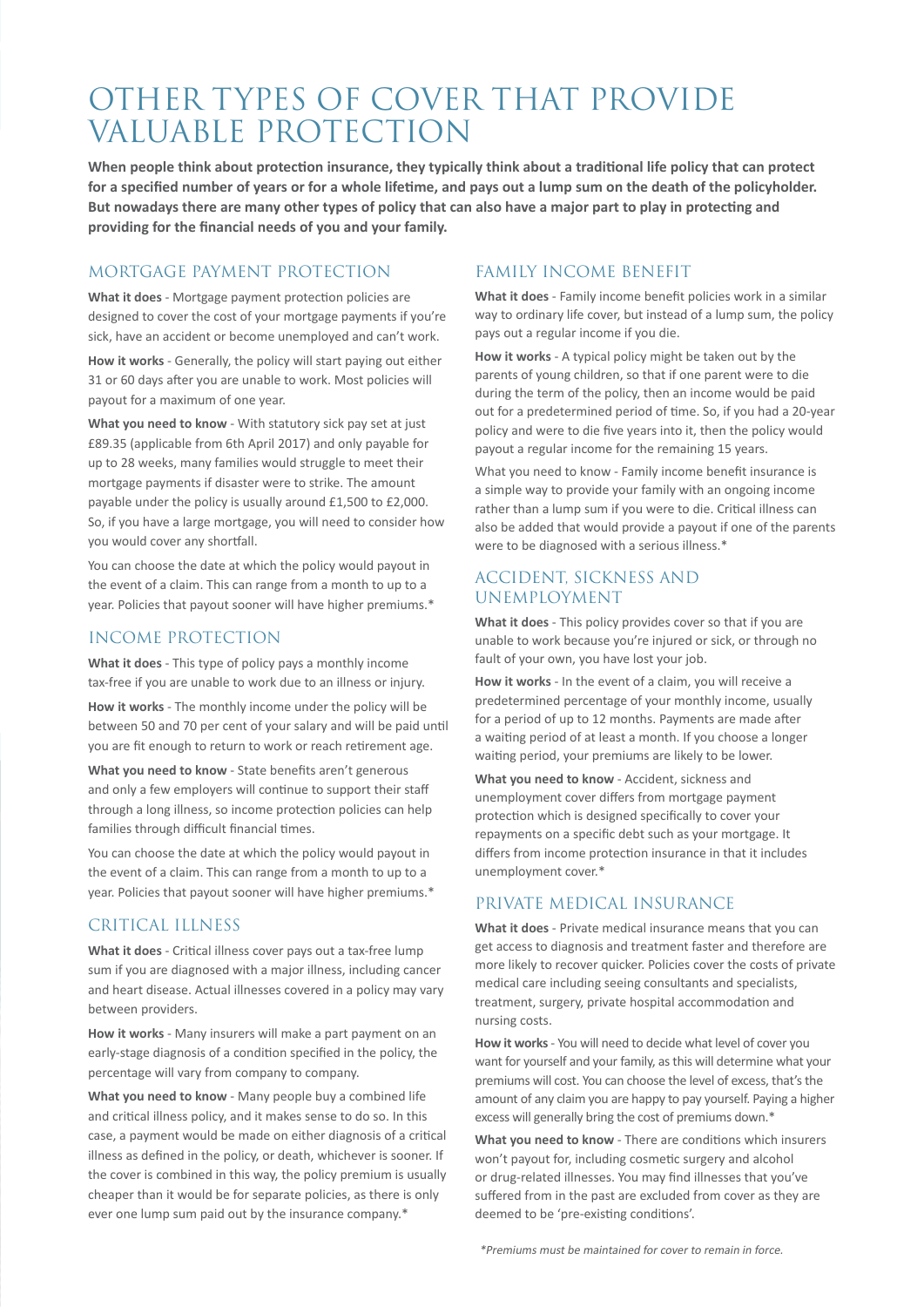## WRITING A POLICY IN TRUST

**When it comes to planning for the future, an adviser will be able to explain how taking the simple step of putting your policy into a trust\* could, in certain circumstances, make good sense for you and your family.** 

If you thought you had to be incredibly rich to need to set up a trust, you'll be pleased to know that this simple formality is now widely used to help pass money on swiftly and efficiently to loved ones on death.

A trust is a legal arrangement that helps ensure that the payout from your life policy goes to whoever you choose to receive it, meaning you can control where your money goes.

#### HOW A TRUST WORKS

Under normal circumstances, the proceeds from a life policy form part of your estate on your death. By doing what's called 'writing the policy in trust', the pay outs from the policy can be made directly to your beneficiaries, for instance your wife or your children, and usually doesn't form part of your estate.

#### BENEFITS OF A TRUST

Having a life insurance policy in trust can mean these funds will be released before probate goes through. This can be important if you need help with funeral costs or if you relied on two incomes to meet mortgage payments and other bills. Writing a life insurance policy in trust can offer peace of mind for you and your loved ones.

#### CREATING A TRUST

Most insurance companies will offer this option at no extra cost when you take out a policy. An adviser will explain the process and help you fill out the necessary documentation to set up this simple but effective arrangement.

There is a certain amount of jargon used to refer to trusts, but an adviser will be able to help this.

- \* 1. Not all protection policies can be written in trust.
- 2. If the policy includes Critical Illness writing the policy can be more complex. An adviser will be able to help with this.

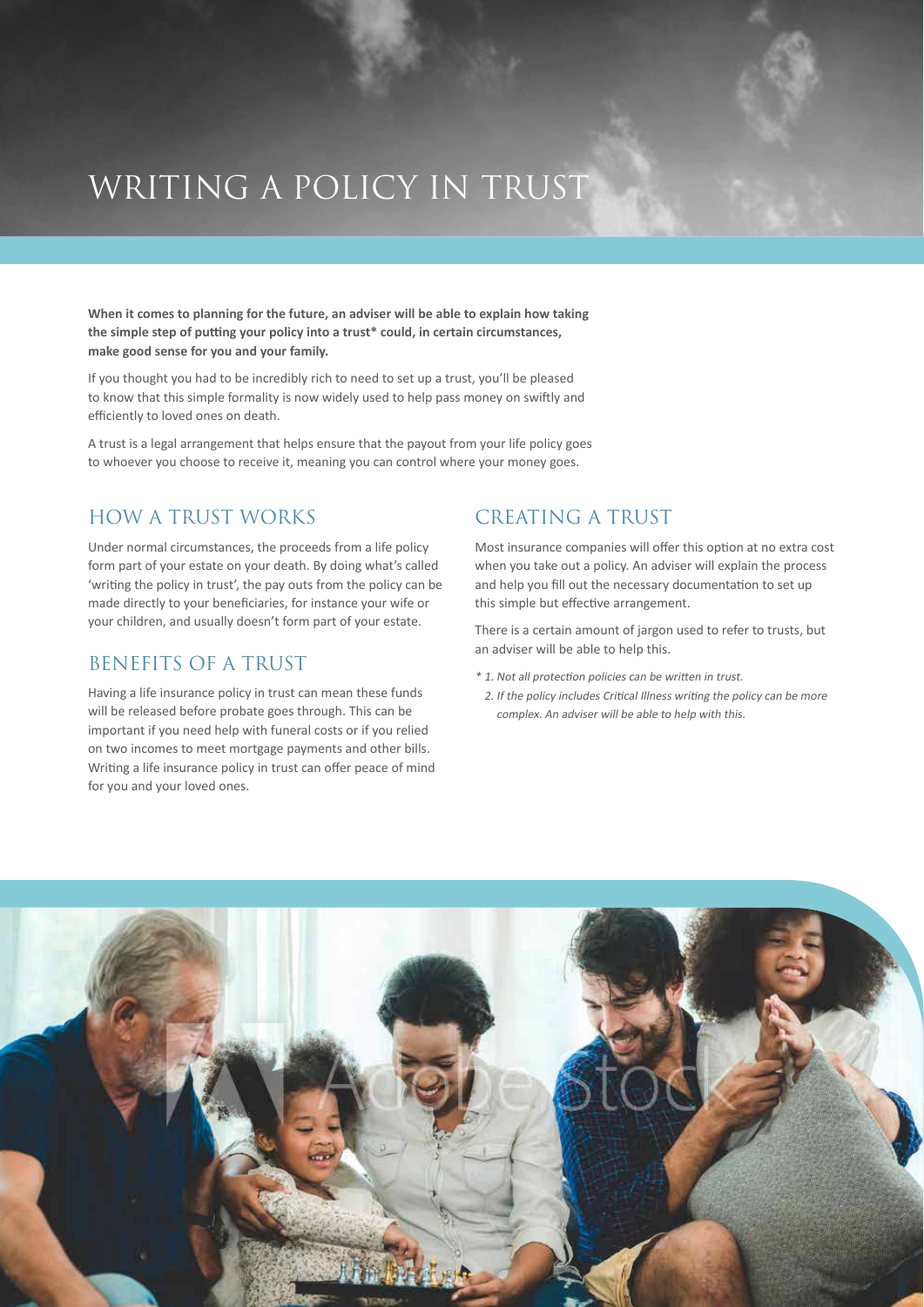## COVER FOR YOUR HOME AND CONTENTS

**Home insurance is vital to protect the roof over your head and all your possessions. It's simple to arrange and acts like a shock-absorber, protecting thousands of families each year from the financial effects of life's unwelcome events like burglary, loss, fire and flood.** 

Choosing from the hundreds of policies on offer can be bewildering and time-consuming. That's where using an adviser can be of real help in finding you the best and most suitable deal for your needs.

#### BUILDINGS INSURANCE

This type of policy covers the bricks and mortar and permanent fixtures of your home. So, if it's damaged as a result of events like storms and floods, fire, vandalism or water damage from leaking pipes, your policy will cover the cost of repairs to your property.

The amount of buildings insurance you need should represent the cost to rebuild your home, not its full market value which can often be a lot higher. An adviser will be able to help you calculate the right level of cover for a property of your type, size and construction.

You will generally need to have buildings insurance in place under the terms of your mortgage loan, and you will be required to include the name of your insurer on the policy schedule.

#### CONTENTS INSURANCE

Contents insurance policies are designed to cover your possessions from loss, damage or theft.

Insurers define 'contents' as all those things that you'd take with you if you moved house. So, most policies include things like furniture, carpets, curtains, electrical goods, clothes and valuables such as watches and jewellery.

The cover available falls into two types: 'new for old' policies which means that, if for instance, something is stolen then the payout will be enough to buy an equivalent new item. Indemnity policies, which are often cheaper, payout a reduced amount if you make a claim as they take into account the wear and tear or the depreciation in the value of an item. So, if you lost something you'd owned for a while, you would get back the current value, not what it would cost to buy new.

The amount of cover you'll need, referred to as the 'sum assured' needs to be adequate for your needs so that you don't risk being under insured. Being under insured would mean that your insurer might restrict the amount they would payout in the event of a claim.

Simply walking around your home with a notebook and pen can help you compile a comprehensive list of what you own. Don't forget to include those things you store away in cupboards, basements and attics too.

**Valuable items away from home** - You can get cover for belongings you have with you when you're away from home. When taking out a policy, you'll be asked if you require insurance for various items such as mobile phones, laptops, jewellery and cameras. There is usually a limit on the value of any one item, and you may need to specify the items you want to insure.

**Cover for additional risks** - For further peace of mind, many people opt to pay for additional cover under their policy. You can, for instance, add insurance for legal expenses, home emergencies, drains and plumbing, freezer breakdown, accidental damage to home contents and accidental damage for personal possessions away from home.

#### HELP IS AT HAND

Although there's a lot to think about when insuring your home, you'll be surprised at how much easier it can be to get the right policy in place if you get some good advice. The key to getting the right home insurance in place is to focus on the features, not just the price, and with an adviser's help you can get the most cost-effective deal for your needs.

As your circumstances are likely to be subject to change year-on-year, an adviser will be on hand to ensure your home insurance needs continue to be properly covered at all times.